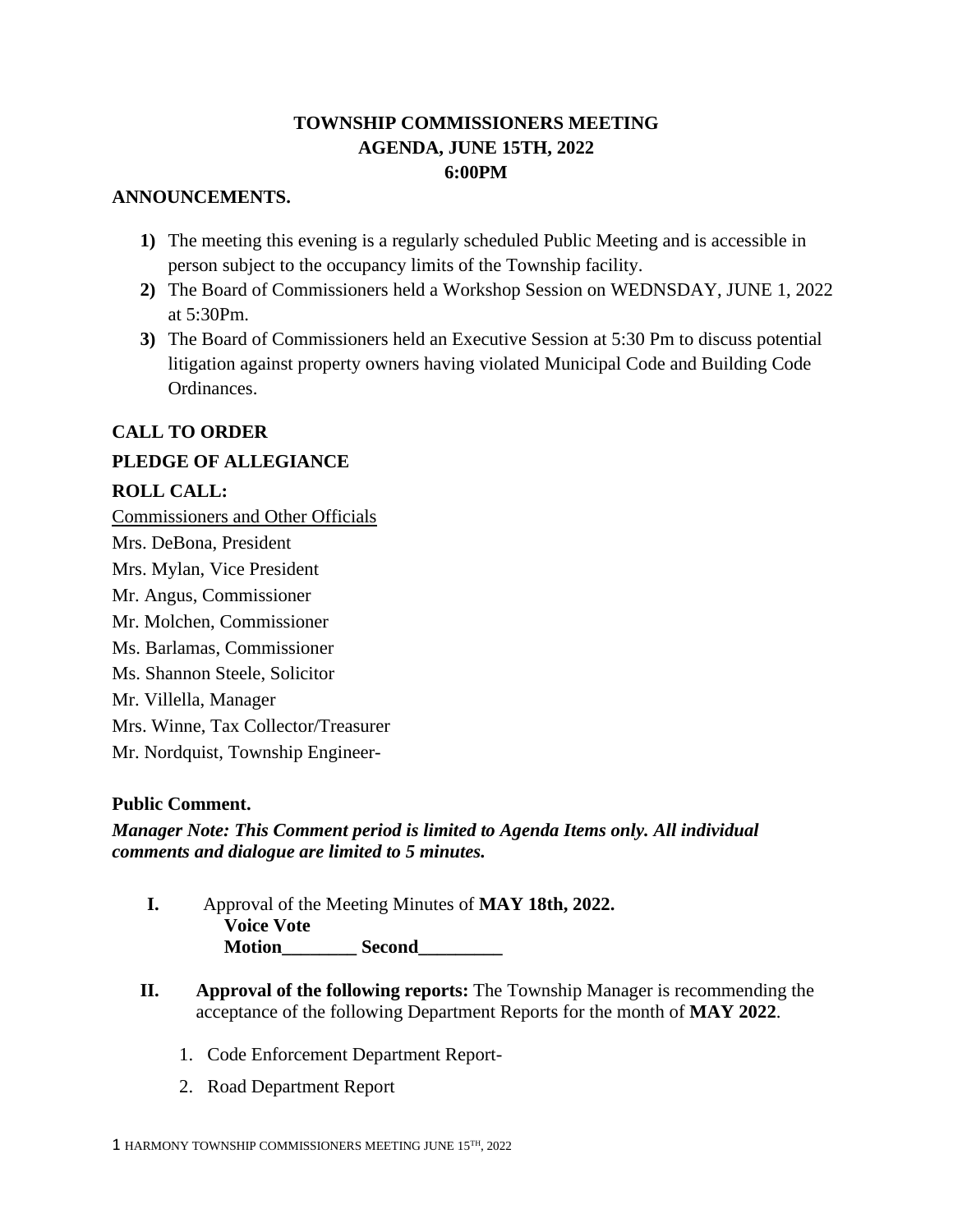- 3. Police Department Report
- 4. Sewage Department Report.
- 5. Tax Collector/Treasurer's Report as submitted for **MAY 2022.**

#### **Voice Vote**

**Motion\_\_\_\_ Second\_\_\_\_\_\_**

#### **III. Approval of the Accounts Payable for the month of JUNE 2022**

**A.)** It is the recommendation of the Finance Committee to approve the **JUNE 2022** Accounts Payable in the total amount of **\$ 136,942.92**

| <b>General Fund</b>                                                            | \$74,140.22   |
|--------------------------------------------------------------------------------|---------------|
| <b>Wire Transfer Bond</b><br><b>Principal and Interest U.S.</b><br><b>Bank</b> | N/A           |
| <b>Health Insurance</b>                                                        | \$28,820.49   |
| <b>Developers Escrow Fund</b>                                                  | N/A           |
| <b>Liquid Fuels</b>                                                            | \$<br>5706.12 |
| <b>Sewer Fund</b>                                                              | \$27,853.46   |
| <b>Police Pension Fund</b>                                                     | \$<br>422.63  |
| 2018 Capital Program Fund                                                      | \$<br>N/A     |
| <b>TOTAL</b>                                                                   | \$136,942.92  |

**Roll Call Vote.**

**Motion\_\_\_\_\_\_ Second\_\_\_\_\_\_**

 **Molchen \_\_\_\_\_ Mylan \_\_\_\_\_Angus \_\_\_\_\_ Barlamas** \_\_\_\_**DeBona\_\_\_\_\_** 

**Manager Note**: Included with the Accounts Payable above is the amount of \$26,402.50 which is to be reimbursed to the General Fund by the Capital Improvement Fund where the proceeds from the insurance claim were deposited**. Nov 17 2021 "**A Motion authorizing the transfer of \$24,801 from the General Fund Money Market to the Capital Improvement Fund to have funds earmarked for the repairs to the traffic signal control system located at Duss and Dearborn" The balance is deducted from the fund identified.

#### **IV. Consent Agenda**

*Those matters included under the consent agenda are self-explanatory and are not expected to require further review or discussion. Items will be enacted by one motion. If discussion is desired by any member of the Board of Commissioners, that item must be removed from the consent agenda and considered separately:*

- 1) Rescinding the appointment of Owen Pella as Code Enforcement Officer which took place at the meeting of May 18, 2022.
- 2) Appointing the firm of HMT and Associates as Code Enforcement Officer. The Agreement shall be subject to the approval of the Solicitor and will be for a period of six (6) months and subject to review by the Board of Commissioners.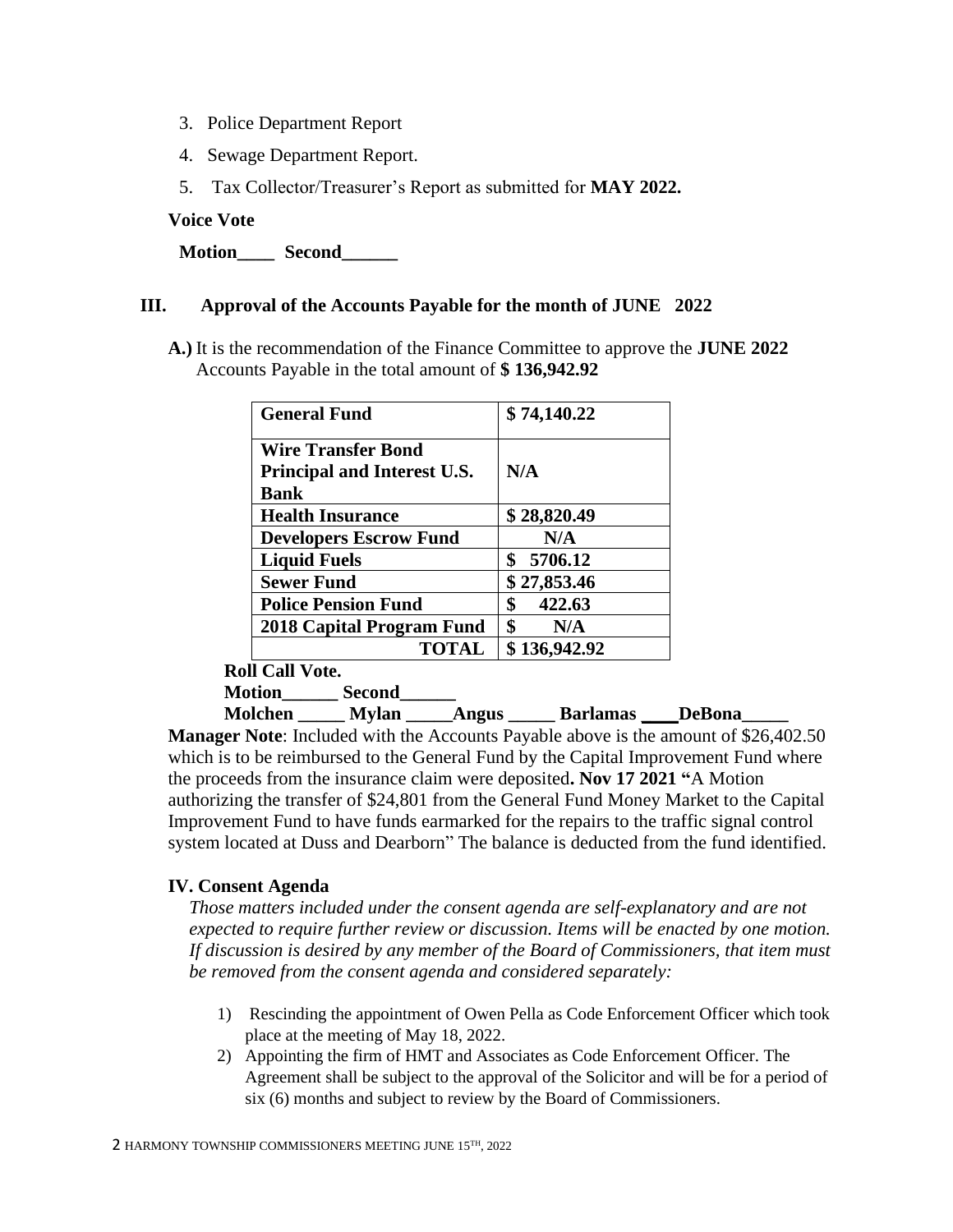- **3)** To exonerate Paula Winne from further collection of the 2021 Real Estate Taxes. A balance of \$34,347 is outstanding at Face plus all applicable penalties having been filed with the Beaver County Tax Claim Bureau for the 2021 tax year.
- **4)** To authorize a refund in the amount of \$80.20 from the Sewer Fund to Jamie Mc Peak, 109 Highland Point Ave., Harmony, N.C. 28634.
- **5)** Authorizing the Harmony Township Volunteer Fire Department to host three (3) day training event on November 4, 5 and 6, 2022 at O'Neal Steel located at 2975 Duss Avenue and holding the Township hold free and save harmless from any liability, lawsuit or other proceedings related to the event.
- **6)** Approval of the Physician Panel as submitted by Reli (formerly Work Well) and on behalf of MRM the Township Workmen's Compensation Carrier.
- **7)** Authorizing the Township Manager to make application for a side yard variance for the property located at 2501 Woodland Road.

**Voice Vote: All In Favor:** Yes No

### **V.NEW BUSINESS**

#### **2018 G O Bond Series Capital Program Fund**

Managers Note: It is the intention of the Board of Commissioners, that a separate Motion be made to authorize and /or ratify action taken on matters which are the subject of the 2018 GO Bond Series. All projects authorized and /or ratified will be paid for through the 2018 GO Bond Series Capital Program Fund.

**1.** Acceptance of the reduction in contract price by CTM Construction in the amount of \$15,000 subject to an acceptable Agreement by the Solicitor. The original contract price was equal to \$130,410.00 with Change Orders (Stone facade and pointing repairs) and a payment equal to  $\text{\textdegree}564, 250.00$  has been made. The final payment to the Contractor, CTM would be equal to \$51,160.00.

**Roll Call Vote.**

| <b>Motion</b> | <b>Second</b> |                 |                |               |
|---------------|---------------|-----------------|----------------|---------------|
| <b>Mylan</b>  | Angus         | <b>Barlamas</b> | <b>Molchen</b> | <b>DeBona</b> |

### **VI. RECREATION**

1. Authorizing an Agreement with Jeffrey Associates, for the acquisition and installation of equipment and poured in place rubber surface for the Beaver Rd Playground consistent with the Contract No. C000081821 with the Commonwealth Finance Agency and the Dept of Community and Economic Development in the amount of \$120,542.00. A grant equal to \$100,000 from the DCED and a local match of remaining costs paid from the Capital Improvement Fund or other designated Township funding sources will be utilized.

#### **Roll Call Vote.**

| Motion | <b>Second</b>   |                |              |               |  |
|--------|-----------------|----------------|--------------|---------------|--|
| Angus  | <b>Barlamas</b> | <b>Molchen</b> | <b>Mylan</b> | <b>DeBona</b> |  |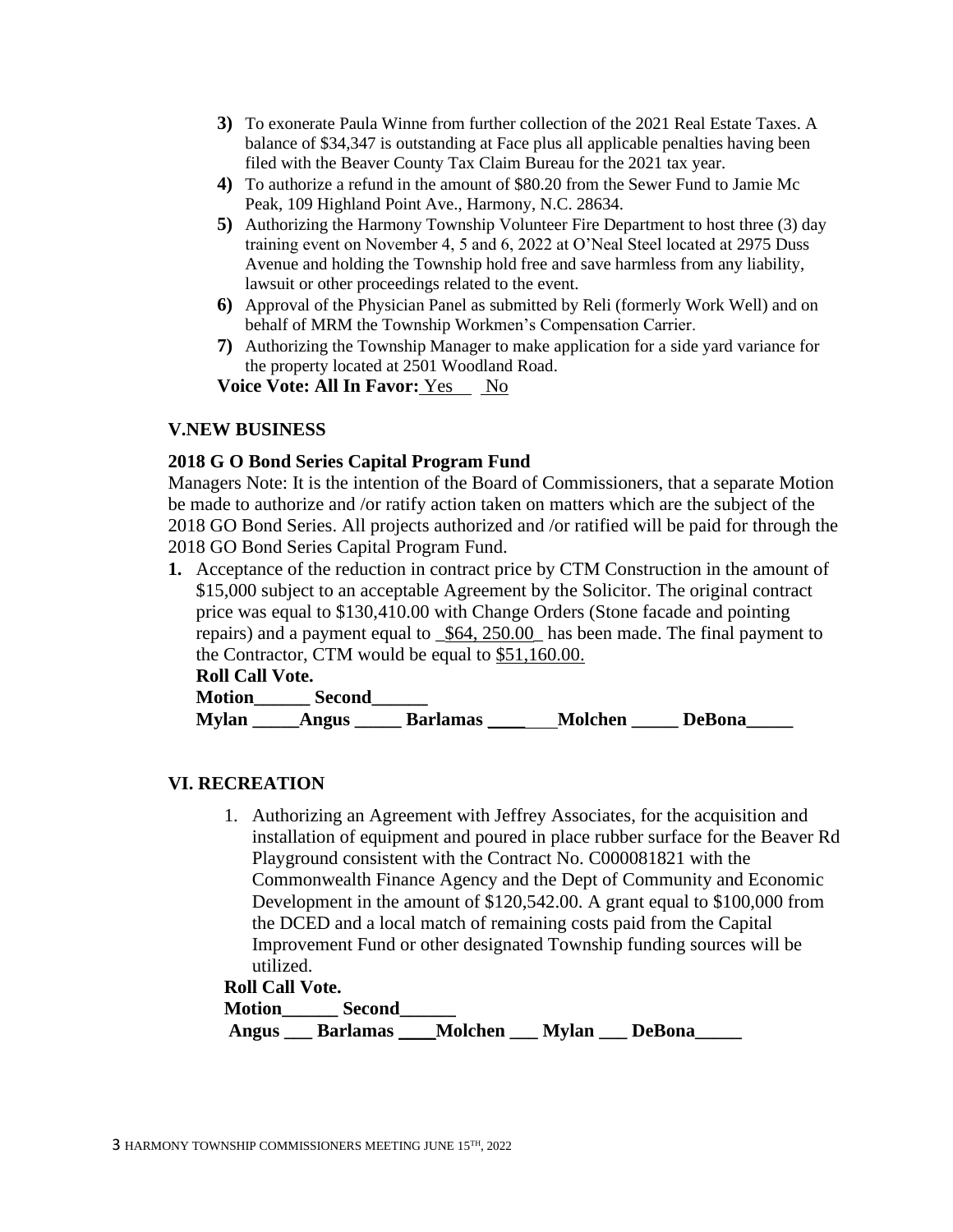#### **VII. PUBLIC SAFETY**

1. Authorizing the submission of a Grant for the acquisition of body worn cameras for the Harmony Township Police Department. **Roll Call Vote. Motion\_\_\_\_\_\_ Second\_\_\_\_\_\_ Barlamas** \_\_\_\_ **Molchen \_\_\_\_Mylan \_\_\_\_Angus \_\_\_DeBona\_\_\_**

## **VIII. PUBLIC WORKS STORM AND SANITARY SEWER GRANT**

- 1. A Motion to authorize Payment Application No. 2 Final Payment to SET, Inc. 235 E. Water Street, Lowellville, Ohio in the amount of \$14,864.57 based upon review and recommendation of NIRA Engineers. Payment to be made from General Fund and Municipal Authority Fund.
- 2. Authorize the Township Manager to submit the appropriate materials to the Commonwealth Finance Authority and the DCED for reimbursement of costs associated with Contract No. C000074310 Payment Application No 2 Final Payment, Small Streams, and Sewers Grant. **R R R C R R R R R R R**

| KOII CAII VOTE. |              |       |                 |               |  |
|-----------------|--------------|-------|-----------------|---------------|--|
| Motion          | Second       |       |                 |               |  |
| Molchen         | <b>Mylan</b> | Angus | <b>Barlamas</b> | <b>DeBona</b> |  |

### **XI. American Rescue Plan**

1. Authorize payment to Robinson Pipe Cleaning based upon the recommendation of NIRA Engineers for payment of Invoice No. 52588 in the amount of \$13,600.00. Payment to be made from the American Rescue Plan Funding.

**Roll Call Vote. Motion\_\_\_\_\_\_ Second\_\_\_\_\_\_ Mylan Angus Barlamas Molchen DeBona** 

#### **VI. Reports**

**1.Township Manager's Report.** The Manager has submitted updates to the Board of Commissioners on a regular basis from the last meeting.

**2. Consulting Engineer's Report**. An Engineers Report for the month of May / June 2022 has been submitted.

**3**. **Solicitor's Report.** The Solicitor invoice has been entered for services and setting forth the work performed for the month of May/ June 2022.

### **VII. Elected Officials' Report**

**VIII. Public Comment.** The Public is invited to comment on any item of interest. *All individual comments and dialogue are limited to 5 minutes.*